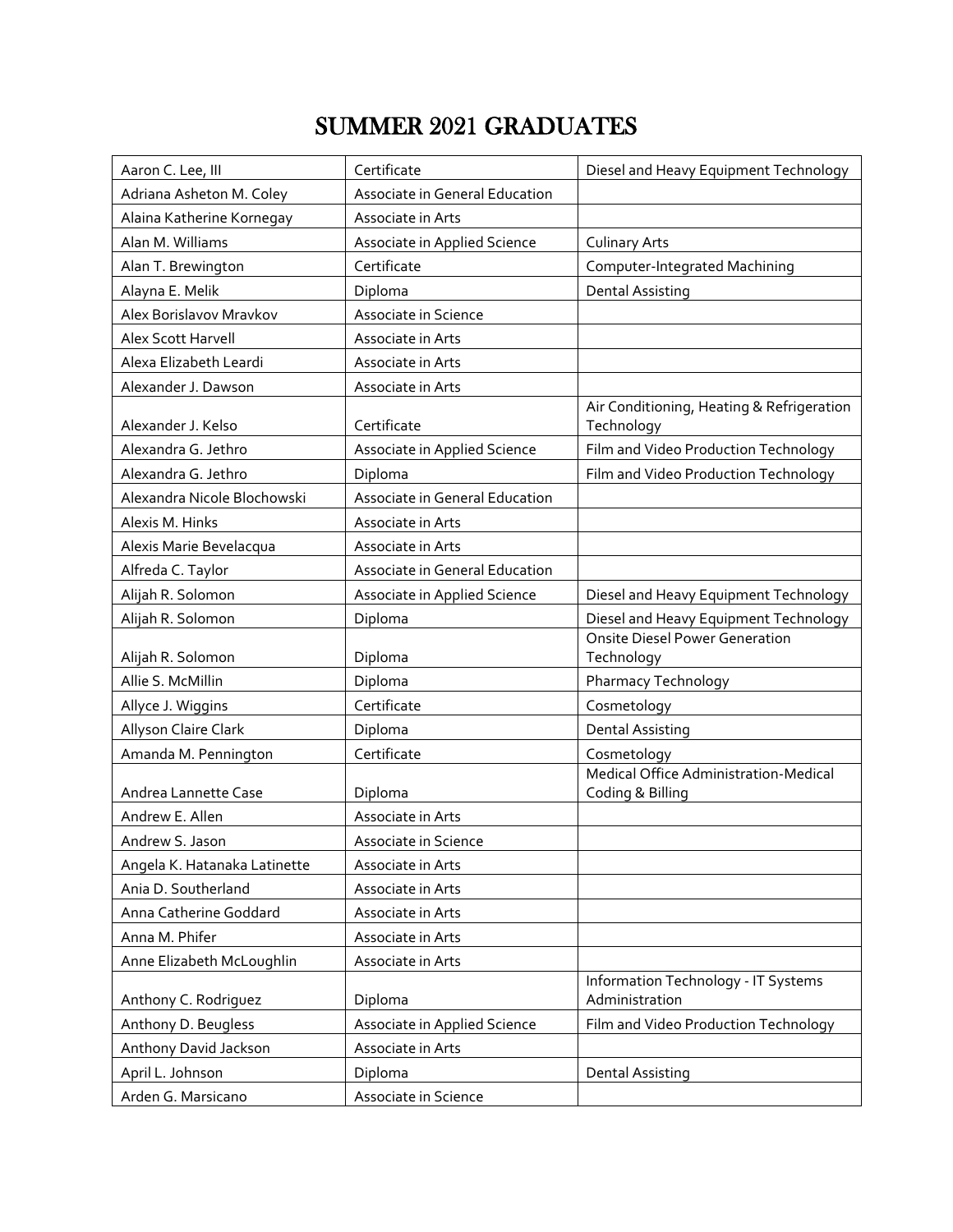| Ashleigh Nichole Lee           | Certificate                    | <b>Esthetics Technology</b>                                  |
|--------------------------------|--------------------------------|--------------------------------------------------------------|
| Ashley C. Ingram               | Associate in Arts              |                                                              |
| Ashley L. Moore                | Associate in Arts              |                                                              |
| Ashley N. Ulmer                | Certificate                    | <b>Esthetics Technology</b>                                  |
| Ashley Ree Cauley              | Diploma                        | <b>Practical Nursing</b>                                     |
| Ashley Robins Leifheit         | Associate in Applied Science   | <b>Veterinary Medical Technology</b>                         |
| Ashlyn L. Cates                | Associate in Science           |                                                              |
| Asia L. Bolton                 | Certificate                    | Early Childhood Education                                    |
| Asya L. Taylor                 | Certificate                    | <b>Esthetics Technology</b>                                  |
| Audrey E. Cloud                | Associate in Arts              |                                                              |
| Augustus C. Anderson           | Associate in Applied Science   | Film and Video Production Technology                         |
| Augustus C. Anderson           | Diploma                        | Film and Video Production Technology                         |
| Austin D. Rogers               | Certificate                    | <b>Sustainability Technologies</b>                           |
| Austin D. Rogers               | Certificate                    | <b>Sustainability Technologies - Building</b><br>Performance |
| Austin H. Lehmkuhl             | Associate in Arts              |                                                              |
| Autumn E. Montague             | Certificate                    | Cosmetology                                                  |
| Ava Elizabeth Porter           | Diploma                        | Pharmacy Technology                                          |
| Ava Hamzawsky                  | Associate in Arts              |                                                              |
| Barret A. Giehl                | Associate in General Education |                                                              |
| Barret A. Giehl                | Associate in Science           |                                                              |
| Benjamin W. Pattison           | Associate in Applied Science   | Computer-Integrated Machining                                |
| Bettina Rebecca Bader          | Associate in Applied Science   | Occupational Therapy Assistant                               |
| Bradley A. Richart             | Certificate                    | Computer-Integrated Machining                                |
| Braidyn Lynn Gutch             | Certificate                    | Cosmetology                                                  |
| Brandon A. Cortez              | Associate in Arts              |                                                              |
| Brandon G. Kandare             | Diploma                        | Air Conditioning, Heating & Refrigeration<br>Technology      |
| Brandon Kelly Kortan           | Associate in Arts              |                                                              |
| <b>Brandon Michael Thomas</b>  | Associate in Arts              |                                                              |
| Brendan K. Davenport           | Associate in Science           |                                                              |
| Brian Graham                   | Associate in Science           |                                                              |
| Brian J. Vincent               | Associate in Arts              |                                                              |
| Brian J. Vincent               | Diploma                        | Welding Technology                                           |
| Brianna Danielle Carney        | Associate in General Education |                                                              |
| <b>Brianna Danielle Carney</b> | Diploma                        | Pharmacy Technology                                          |
| Brianna H. Monahos             | Associate in Arts              |                                                              |
| <b>Brionna Marie Edwards</b>   | Associate in Arts              |                                                              |
| Brittani C. Orellana           | Associate in Applied Science   | <b>Veterinary Medical Technology</b>                         |
| Brittany E. Harmon             | Diploma                        | Paralegal Technology                                         |
| Bryson B. Anderson             | Associate in Arts              |                                                              |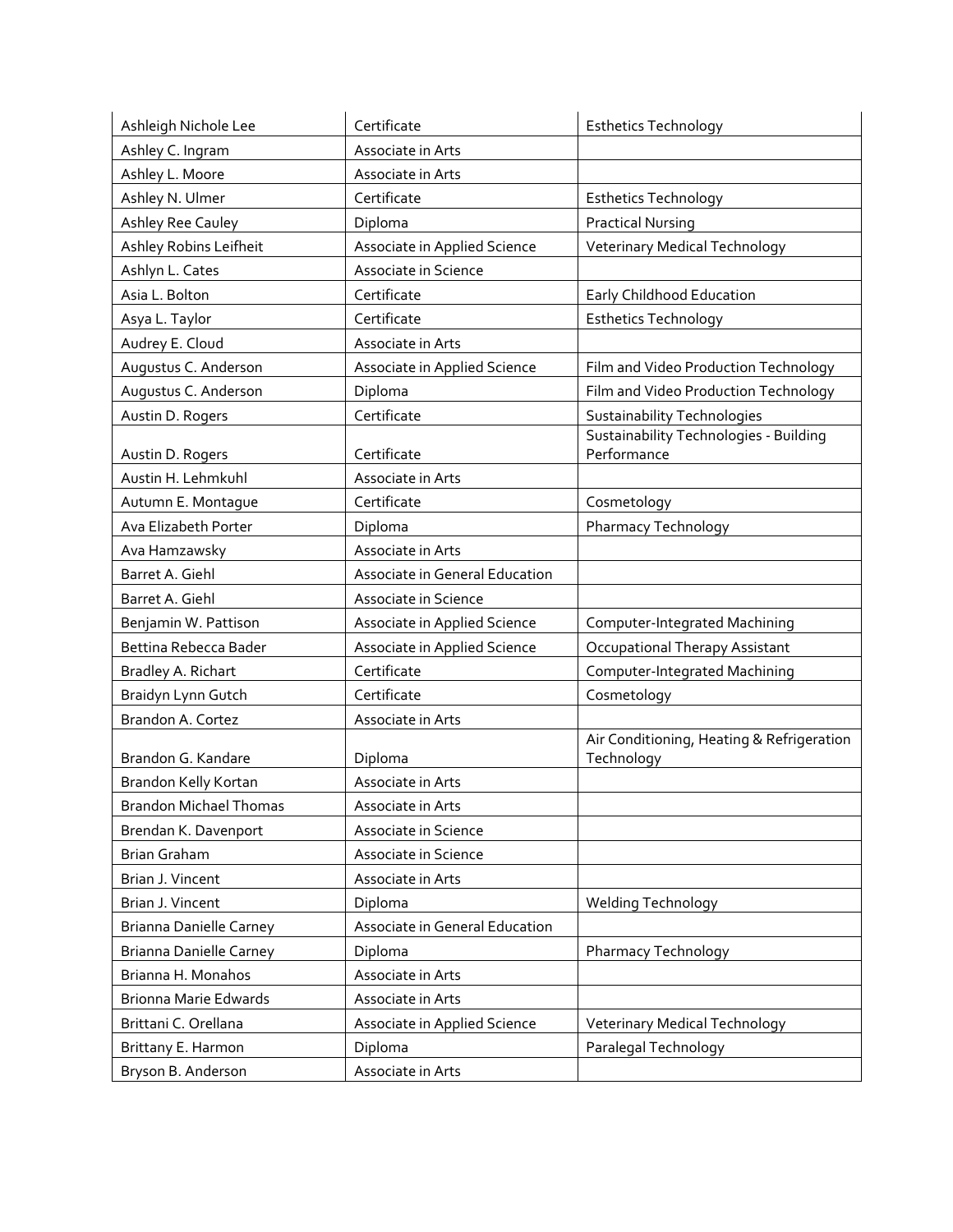|                                 |                                  | <b>Business Administration - International</b>           |
|---------------------------------|----------------------------------|----------------------------------------------------------|
| Caleb David Daniels             | Certificate                      | Bus                                                      |
| Caleb Gilley                    | Associate in Arts                |                                                          |
| Caleigh Rose Ploch              | Associate in Science             |                                                          |
| <b>Callie Elizabeth Stevens</b> | Associate in Arts                |                                                          |
| Camden L. Smith                 | Associate in Science             |                                                          |
| Cameron C. O'Connell            | Associate in Arts                |                                                          |
| Cameron R. Floyd                | Certificate                      | Computer-Integrated Machining                            |
| Campbell Johnson                | Certificate                      | Air Conditioning, Heating & Refrigeration<br>Technology  |
| Carla Brigitte Bonilla          | Associate in Arts                |                                                          |
| Carlos R. Cantres               | Certificate                      | Automotive Systems Technology                            |
| Carmen B. Corpus                | Associate in Arts                |                                                          |
| Carmen Elizabeth Escoto Lebron  | Associate in Applied Science     | Community Spanish Interpreter                            |
|                                 |                                  | Medical Office Administration -<br>Healthcare Admin      |
| Carol Lynn A. Day               | Diploma                          |                                                          |
| Caroline E. Cameron             | Diploma<br>Certificate           | <b>Dental Assisting</b>                                  |
| Casey B. Wilson                 |                                  | Cosmetology                                              |
| Cassidy C. Allgood              | Associate in Science             |                                                          |
| Cesar E. Flores                 | Associate in Applied Science     | Landscape Gardening                                      |
| Cesar E. Flores                 | Certificate                      | Landscape Gardening & Horticulture<br>Production         |
| Chapel R. Barnes                | Diploma                          | Welding Technology                                       |
| Charles T. Wilson               | Associate in Arts                |                                                          |
| Chase A. Maultsby               | Associate in Science             |                                                          |
|                                 | Associate in Fine Arts in Visual |                                                          |
| Cheyenne R. Cook                | Arts                             |                                                          |
| Christan B. Stukes              | Associate in Arts                |                                                          |
| Christian E. Stanley            | Associate in Applied Science     | <b>Electronics Engineering Technology</b>                |
| Christian E. Stanley            | Certificate                      | Electronics Engineering Tech - LAN<br>Cabling Technician |
| Christian T. Arnheiter          | Associate in Arts                |                                                          |
| Christina J. Wade               | Associate in Applied Science     | Cosmetology                                              |
| Christine LaRai Ciarra Vitale   | Associate in General Education   |                                                          |
| Christopher A. Blair            | Associate in General Education   |                                                          |
| Christopher F. Cox              | Associate in Applied Science     | <b>Emergency Medical Science</b>                         |
| Christopher J. Craft            | Associate in Applied Science     | <b>Electronics Engineering Technology</b>                |
| Christopher J. Gartman          | Associate in Science             |                                                          |
| Christopher L. Jones            | Associate in General Education   |                                                          |
| Christopher Ronald Blake        | Associate in General Education   |                                                          |
| Christopher Ronald Blake        | Associate in Applied Science     | <b>Electronics Engineering Technology</b>                |
| Christopher Ronald Blake        | Certificate                      | <b>Electronics Engineering Technology</b>                |
|                                 |                                  | Electronics Engineering Tech - LAN                       |
| Christopher Ronald Blake        | Certificate                      | Cabling Technician                                       |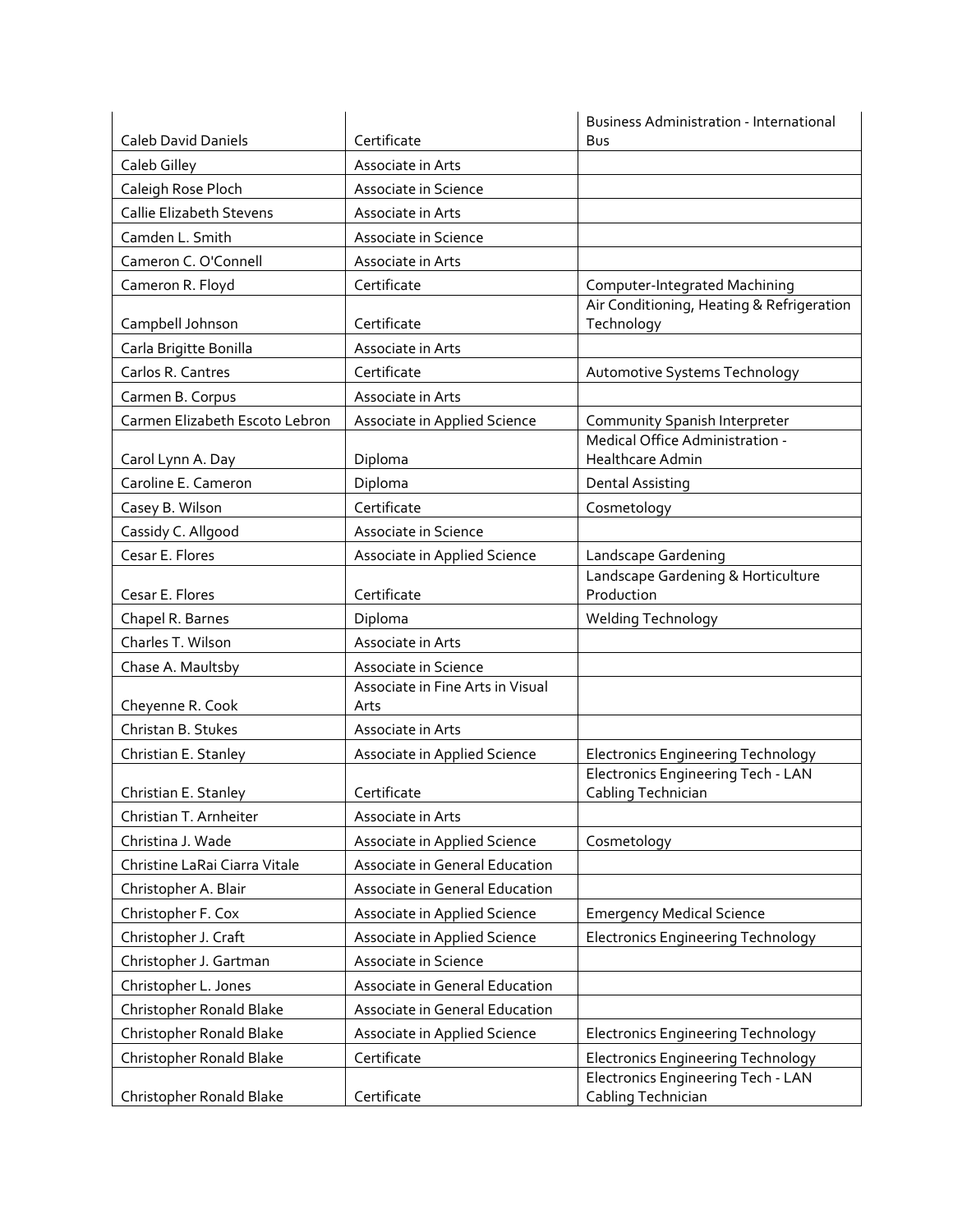| Christopher W. Chaucer      | Associate in Applied Science   | <b>Electronics Engineering Technology</b>                 |
|-----------------------------|--------------------------------|-----------------------------------------------------------|
| Christyn Nicole Finley      | Associate in Applied Science   | Veterinary Medical Technology                             |
| Cody T. Wheelock            | Associate in Science           |                                                           |
| Colby M. Francingues        | Associate in Science           |                                                           |
| Coleman Bradley George      | Certificate                    | Air Conditioning, Heating & Refrigeration<br>Technology   |
| Colin W. Moore              | Associate in Science           |                                                           |
| Colson B. Sink              | Diploma                        | <b>Boat Manufacture and Service</b>                       |
| Connor W. Gushman           | Associate in Arts              |                                                           |
| Corey Maurice Winfield      | Associate in General Education |                                                           |
| Courtney Emma Barnhill      | Associate in General Education |                                                           |
| Courtney Emma Barnhill      | Associate in Applied Science   | Medical Office Administration                             |
| Courtney Emma Barnhill      | Diploma                        | Medical Office Administration-Medical<br>Coding & Billing |
| Courtney G. Heavner         | Diploma                        | <b>Dental Assisting</b>                                   |
| Courtney P. Knight          | Diploma                        | Medical Office Administration-Medical<br>Coding & Billing |
| Crystal Ann Jones           | Associate in Arts              |                                                           |
| Crystal Ann Jones           | Associate in General Education |                                                           |
| Daneshsa T. Hendricks       | Associate in Science           |                                                           |
| Daniel G. Buckner           | Diploma                        | Welding Technology                                        |
| Daniel L. Wintermute        | Associate in Arts              |                                                           |
| Daniel M. Nelson            | Associate in Applied Science   | Fire Protection Technology                                |
|                             |                                |                                                           |
| Daniel P. Squires           | Certificate                    | Computer-Integrated Machining                             |
| Daniel W. Tordella          | Diploma                        | Air Conditioning, Heating & Refrigeration<br>Technology   |
| Darian Perkins              | Diploma                        | Air Conditioning, Heating & Refrigeration<br>Technology   |
| David B. James              | Associate in Science           |                                                           |
| David M. Puritz             | Certificate                    | Phlebotomy                                                |
| Denise Hale                 | Diploma                        | <b>Culinary Arts</b>                                      |
| <b>Dillon Rocky Smalley</b> | Associate in Science           |                                                           |
| Dorothy V. Lane             | Diploma                        | Pharmacy Technology                                       |
| Dorthea Johnson Hansley     | Associate in Arts              |                                                           |
| Douglas A. Nickerson        | Associate in Arts              |                                                           |
| Dylan B. Gardner            | Associate in Science           |                                                           |
| Dylan Batts                 | Certificate                    | Paralegal Technology - Civil Litigation                   |
| Dylan Batts                 | Certificate                    | Paralegal Technology - Elder Law                          |
| Dylan Batts                 | Certificate                    | Paralegal Technology - Real Property                      |
| Dylan Batts                 | Diploma                        | Paralegal Technology                                      |
| Dylan J. Fisher             | Certificate                    | Information Technology - Cybersecurity<br>& Networking    |
| Dylan R. Rhodes             | Associate in Applied Science   | <b>Culinary Arts</b>                                      |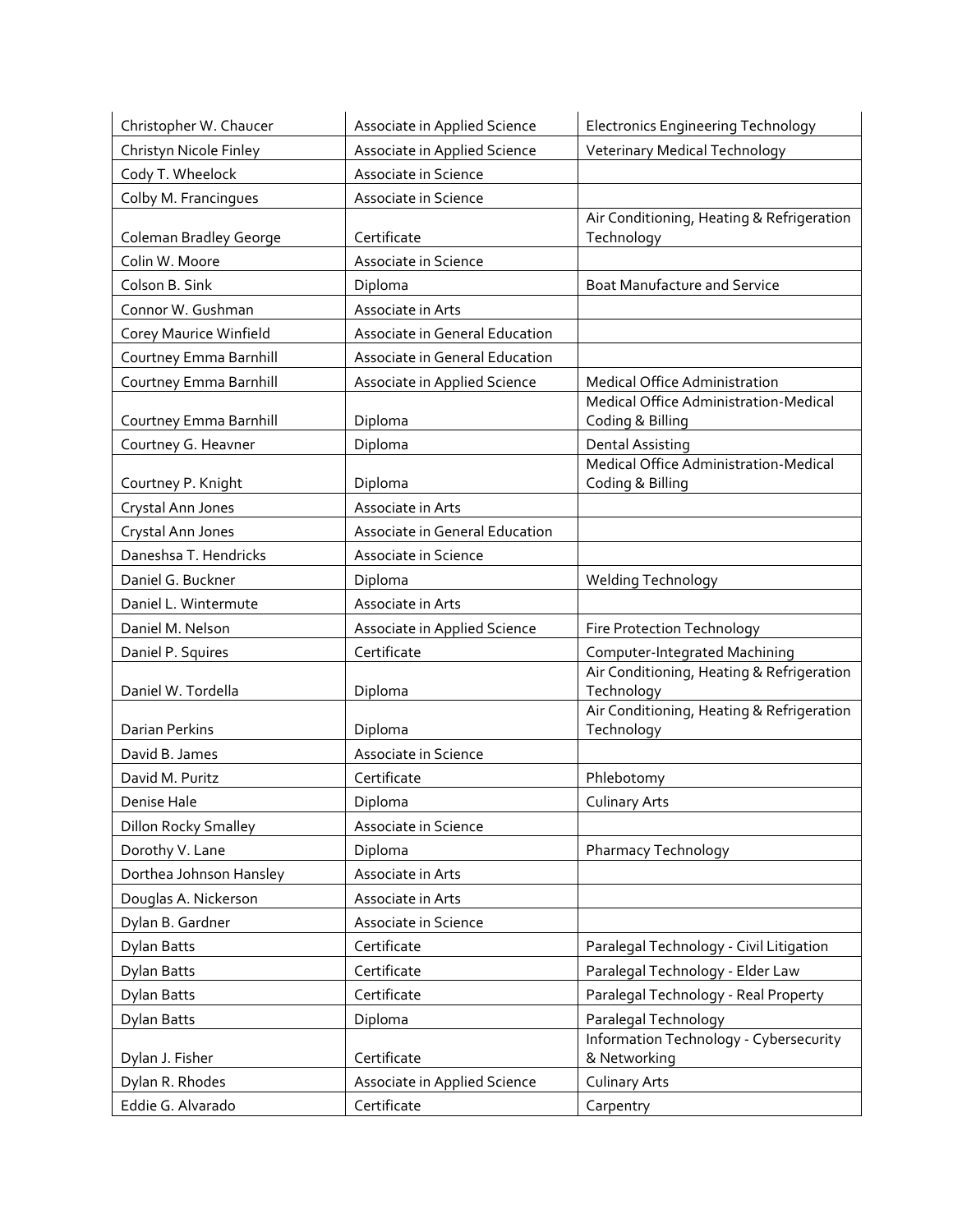| Eddie G. Alvarado            | Diploma                      | Carpentry                                                 |
|------------------------------|------------------------------|-----------------------------------------------------------|
| Elisabeth M. Huelsman        | Certificate                  | Early Childhood Education-Preschool                       |
| Elizabeth India Spott        | Associate in Science         |                                                           |
| Elizabeth J. Swain           | Associate in Arts            |                                                           |
| Elizabeth J. Swain           | Associate in Science         |                                                           |
| Emily B. Fisher              | Diploma                      | <b>Practical Nursing</b>                                  |
| <b>Emily Claire Squires</b>  | Associate in Science         |                                                           |
| Emily Elizabeth Woodall      | Associate in Science         |                                                           |
| Emily J. Malott              | Associate in Science         |                                                           |
| Emily R. Talmadge            | Diploma                      | Medical Office Administration-Medical<br>Coding & Billing |
| <b>Emily Rose Migliarese</b> | Associate in Arts            |                                                           |
| Errol Josue Varela           | Associate in Applied Science | <b>Mechatronics Engineering Technology</b>                |
| Ethan K. Graves              | Associate in Science         |                                                           |
| Ethan Lawrence LaValle       | Associate in Science         |                                                           |
| Ethan Robinson Mairs         | Diploma                      | Air Conditioning, Heating & Refrigeration<br>Technology   |
| Evan T. Jarvis               | Associate in Applied Science | <b>Construction Management Technology</b>                 |
| Faith M. Taylor              | Associate in Arts            |                                                           |
| Gabriela Perez Ramirez       | Associate in Applied Science | Early Childhood Education                                 |
| Gabriela Perez Ramirez       | Diploma                      | Early Childhood Education                                 |
| Gabrielle Gaida Kovalenko    | Diploma                      | <b>Practical Nursing</b>                                  |
| Gabrielle Nicole Stamm       | Associate in Arts            |                                                           |
| Garrett C. Hughes            | Associate in Arts            |                                                           |
| Garrett T. Hinds             | Associate in Arts            |                                                           |
| Geron C. Davis               | Certificate                  | Air Conditioning, Heating & Refrigeration<br>Technology   |
| Giovanni S. Abbate           | Associate in Arts            |                                                           |
| Giovanni S. Abbate           | Associate in Science         |                                                           |
| Grace C. Watters             | Associate in Arts            |                                                           |
| Graham M. Richardson         | Certificate                  | Architectural Technology                                  |
| Grayson F. Shallo            | Diploma                      | Air Conditioning, Heating & Refrigeration<br>Technology   |
| Gregory B. Russ              | Diploma                      | <b>Welding Technology</b>                                 |
| Haleigh D. Starling          | Associate in Applied Science | Radiography                                               |
| Hannah C. Dalton             | Associate in Science         |                                                           |
| Hannah Cherie Edmonds        | Certificate                  | Cosmetology                                               |
| Hannah F. Bodsford           | Associate in Arts            |                                                           |
| Hannah M. Cox                | Diploma                      | <b>Practical Nursing</b>                                  |
| Heidi L. Armstrong           | Associate in Arts            |                                                           |
| Hope E. Sgro                 | Associate in Arts            |                                                           |
| Inocensio Santoyo            | Certificate                  | Carpentry                                                 |
| Ivy M. Herring               | Associate in Science         |                                                           |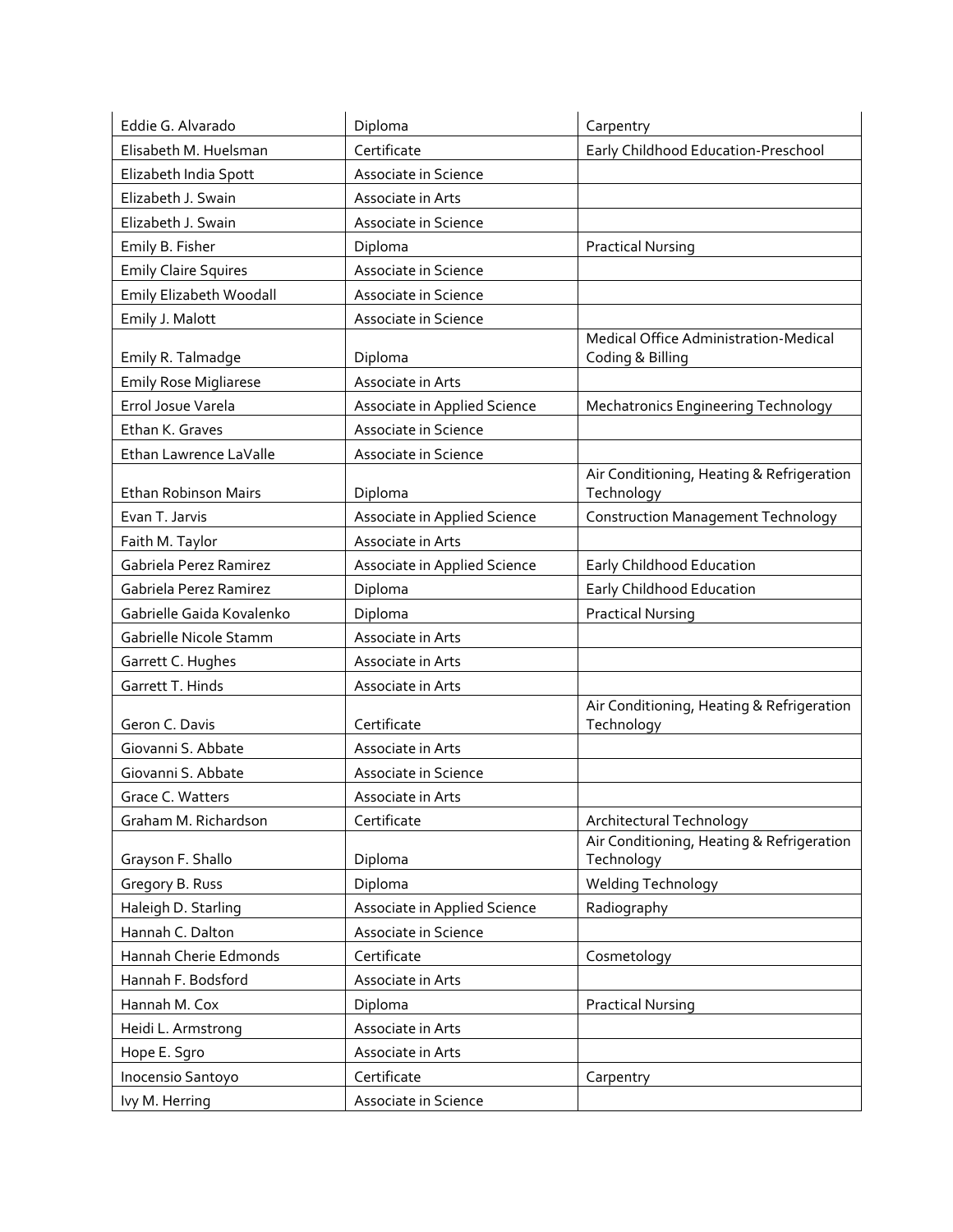|                                       | Diploma                           | Air Conditioning, Heating & Refrigeration                |
|---------------------------------------|-----------------------------------|----------------------------------------------------------|
| Jacob A. Moyers<br>Jacob Ellis Clewis |                                   | Technology                                               |
|                                       | Associate in Applied Science      | Mechanical Engineering Technology                        |
| Jacob H. Coleman                      | Diploma                           | <b>Boat Manufacture and Service</b>                      |
| Jacob M. Fluharty                     | Associate in Arts                 |                                                          |
| Jake T. Lewis                         | Associate in Applied Science      | <b>Electronics Engineering Technology</b>                |
| James C. Secura                       | Associate in Arts                 |                                                          |
| James Coleman Thomason                | Associate in Arts                 |                                                          |
| James K. Lane, II                     | Associate in Fine Arts in Theatre |                                                          |
| Jamie Michelle Blakeney               | Certificate                       | Cosmetology                                              |
| Janae N. Woodard                      | Associate in Arts                 |                                                          |
| Janine Carterevans                    | Associate in Arts                 |                                                          |
| Jaquan M. Ford                        | Certificate                       | Electronics Engineering Tech - LAN<br>Cabling Technician |
| Ja'Quan Mason Ford                    | Associate in Applied Science      | <b>Electronics Engineering Technology</b>                |
| Jarmaine L. Flowers                   | Associate in Arts                 |                                                          |
| Jasmine A. Dykes                      | Associate in Science              |                                                          |
| Jason R. Brant                        | Associate in Applied Science      | <b>Mechatronics Engineering Technology</b>               |
| Jaylan Davis                          | Associate in Science              |                                                          |
| Jenna M. Herbert                      | Associate in Arts                 |                                                          |
| Jennifer Knight Fang                  | Associate in Arts                 |                                                          |
| Jeremiah E. Stringfield               | Associate in Arts                 |                                                          |
| Jessica Breann Priebe                 | Associate in Applied Science      | Veterinary Medical Technology                            |
| Jessica L. Rocha                      | Associate in Arts                 |                                                          |
| Jessica Leigh Bradley                 | Associate in Applied Science      | <b>Veterinary Medical Technology</b>                     |
| Jessica R. Baylies                    | Certificate                       | <b>Business Administration - Office Systems</b>          |
| Jhordane N. Robertson                 | Certificate                       | <b>Business Administration -</b><br>Entrepreneurship     |
|                                       |                                   | Landscape Gardening & Horticulture                       |
| Jillian F. Rigsbee                    | Certificate                       | Science                                                  |
| Jimmy A. Perla                        | Associate in Arts                 |                                                          |
| John M. King                          | Associate in Arts                 | Air Conditioning, Heating & Refrigeration                |
| Johnny M. Brown, Jr.                  | Certificate                       | Technology                                               |
| Jonathan D. Cozart                    | Associate in Arts                 |                                                          |
| Jonathan Leray                        | Associate in Arts                 |                                                          |
| Jordan Leigh Farry                    | Associate in Applied Science      | Veterinary Medical Technology                            |
| Jormarie Aponte-Morales               | Associate in Science              |                                                          |
| Joseph A. Churchill                   | Associate in Applied Science      | Diesel and Heavy Equipment Technology                    |
|                                       |                                   | <b>Onsite Diesel Power Generation</b>                    |
| Joseph A. Churchill                   | Diploma                           | Technology<br>Air Conditioning, Heating & Refrigeration  |
| Joseph Alig                           | Diploma                           | Technology                                               |
| Joseph Benjamin Bergman               | Associate in Applied Science      | <b>Construction Management Technology</b>                |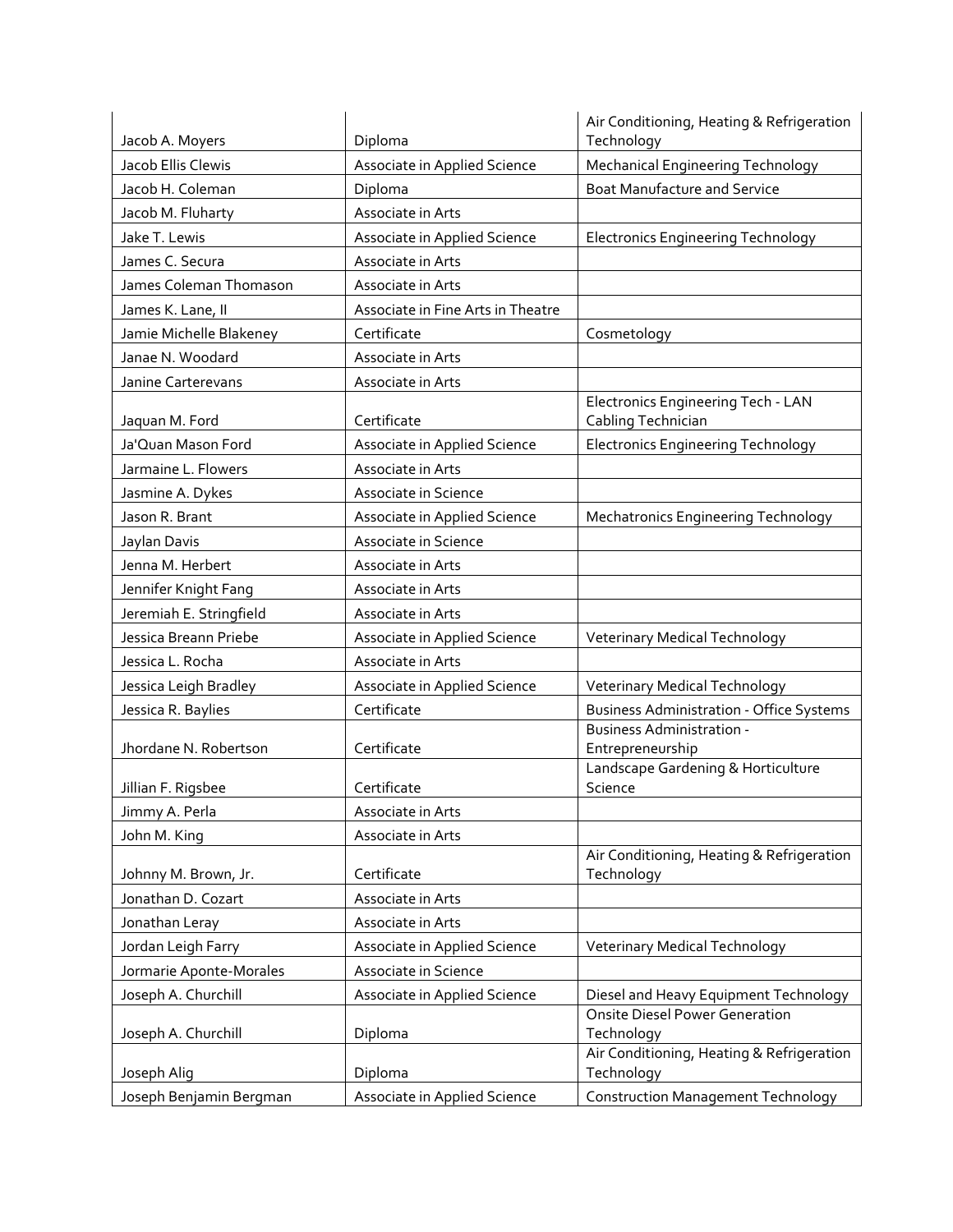| Joseph C. Small         | Associate in Arts                |                                                         |
|-------------------------|----------------------------------|---------------------------------------------------------|
|                         |                                  | Air Conditioning, Heating & Refrigeration               |
| Joseph M. Valade        | Certificate                      | Technology                                              |
|                         | Diploma                          | Air Conditioning, Heating & Refrigeration<br>Technology |
| Joseph M. Valade        | Associate in Arts                |                                                         |
| Joshua A. Chapman       |                                  |                                                         |
| Joshua Keller           | Associate in General Education   |                                                         |
| Joshua L. West          | Associate in Science             |                                                         |
| Joshua T. Burn          | Diploma                          | <b>Practical Nursing</b>                                |
| Julia N. Borotto        | Associate in Arts                |                                                         |
| Julianne Kay Fair       | Associate in General Education   |                                                         |
| Justin Collier          | Certificate                      | Computer-Integrated Machining                           |
| Justin D. Gahrmann      | Associate in Applied Science     | <b>Construction Management Technology</b>               |
|                         |                                  | Infromation Technology-IT Systems                       |
| Justin F. Wright        | Certificate                      | Administration                                          |
| Justin I. Lashin        | Associate in Arts                | Construction Management Technology -                    |
| Justin L. Wilson        | Certificate                      | Framing                                                 |
| Justin Pridgen          | Certificate                      | Computer-Integrated Machining                           |
| Justin T. Ward          | Associate in Applied Science     | <b>Emergency Management</b>                             |
| Kaitlyn A. Proscia      | Certificate                      | <b>Esthetics Technology</b>                             |
| Kaitlyn N. Hallman      | Associate in Science             |                                                         |
|                         | Associate in Fine Arts in Visual |                                                         |
| Karen E. Moody          | Arts                             |                                                         |
|                         |                                  | Medical Office Administration-Medical                   |
| Karthina C. Bonds       | Diploma                          | Coding & Billing                                        |
| Kasey Austin Parrott    | Diploma                          | Pharmacy Technology                                     |
| Kassidy B. Rode         | Associate in Arts                |                                                         |
| Katherine A. McGirt     | Associate in Applied Science     | <b>Veterinary Medical Technology</b>                    |
| Katherine D. Gilland    | Diploma                          | Pharmacy Technology                                     |
| Katherine Nicole Martin | Diploma                          | Cardiovascular Sonography                               |
| Kathryn Annabelle Hooks | Certificate                      | Paralegal Technology - Civil Litigation                 |
| Kathryn Annabelle Hooks | Certificate                      | Paralegal Technology - Elder Law                        |
| Kathryn Rouya Burgess   | Associate in Arts                |                                                         |
| Kaye Ann Marie Johnson  | Associate in General Education   |                                                         |
| Kayla Jenkins           | Diploma                          | Accounting and Finance                                  |
| Kayla Muniz             | Associate in Arts                |                                                         |
| Kaylynd L. Garner       | Associate in Arts                |                                                         |
| Kelcie M. Wiles         | Associate in Arts                |                                                         |
| Kelley H. Spader        | Associate in Arts                |                                                         |
| Kelly Hollomon Carsten  | Diploma                          | Pharmacy Technology                                     |
| Kelsey Lynn Lemburg     | Associate in Applied Science     | <b>Hospitality Management</b>                           |
| Kelsey P. Williams      | Associate in Science             |                                                         |
|                         |                                  |                                                         |
| Kendall J. Cade         | Diploma                          | Pharmacy Technology                                     |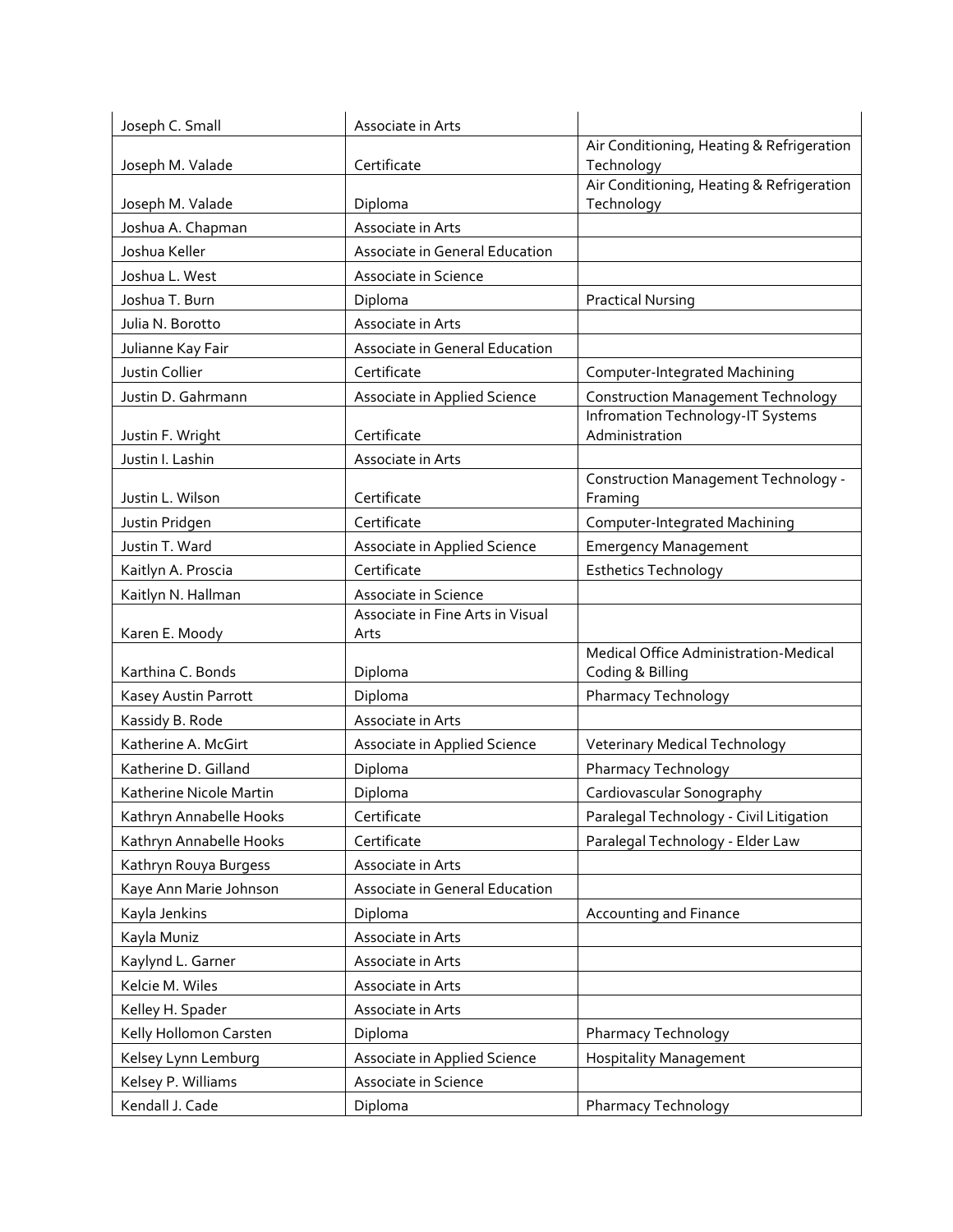| Kennedy Duncan            | Associate in Arts                 |                                                           |
|---------------------------|-----------------------------------|-----------------------------------------------------------|
|                           |                                   | Construction Management Technology -                      |
| Kevin C. Aragao           | Certificate                       | Framing                                                   |
|                           | Certificate                       | Air Conditioning, Heating & Refrigeration                 |
| Kevin M. MacLellan        |                                   | Technology                                                |
| Kiafia J. McKoy, Jr.      | Associate in Arts                 |                                                           |
| Kimberly B. Cass          | Associate in Arts                 |                                                           |
| Kirsten Corinne Starkloff | Associate in Arts                 |                                                           |
| Kirstin Alice Nielsen     | Associate in Applied Science      | Medical Office Administration                             |
| Kirstin Alice Nielsen     | Diploma                           | Medical Office Administration -<br>Healthcare Admin       |
| Kirstin Alice Nielsen     | Diploma                           | Medical Office Administration-Medical<br>Coding & Billing |
| Kiza Kalunga Bijoux       | Associate in Arts                 |                                                           |
| Kobe T. Owsley            | Associate in Arts                 |                                                           |
| Kollson Fallin            | Certificate                       | Computer-Integrated Machining                             |
| Koral Maya Tucker         | Associate in Science              |                                                           |
| Krista M. Reagan          | Associate in Science              |                                                           |
| Kristen Nicole Wayland    | Diploma                           | <b>Practical Nursing</b>                                  |
| Kristina C. Rabinski      | Associate in General Education    |                                                           |
| Kristina Marie Igo        | Diploma                           | <b>Practical Nursing</b>                                  |
| Kwashek Breeden           | Associate in Arts                 |                                                           |
| Kyle C. Torbit            | Associate in Applied Science      | Automotive Systems Technology                             |
| Kyle C. Torbit            | Certificate                       | Automotive Systems Technology                             |
| Kyle C. Torbit            | Diploma                           | Automotive Systems Technology                             |
|                           |                                   | Onsite Diesel Power Generation                            |
| Kyle D. Bish              | Diploma                           | Technology                                                |
| Kyle E. Dowling           | Diploma                           | Plumbing                                                  |
| Kylie R. Severino         | Associate in Arts                 |                                                           |
| Landon W. Brown           | Associate in Arts                 |                                                           |
| Larry Wayne Tew           | Diploma                           | <b>Practical Nursing</b>                                  |
| Laura Shae Crawford       | Associate in Arts                 |                                                           |
| Laurel M. Phillips        | Associate in Arts                 |                                                           |
| Lauren Marie Ziehm        | Diploma                           | <b>Dental Assisting</b>                                   |
| Layna M. Cannon           | Associate in Science              |                                                           |
| Leanna K. Sandoval        | Associate in Science              |                                                           |
| Lina V. Vasquez           | Associate in Science              |                                                           |
| Lindsay M. Maitland       | Certificate                       | <b>Esthetics Technology</b>                               |
| Lizbeth Guadalupe Ledezma | Diploma                           | Pharmacy Technology                                       |
| Lleymi Coronel Martinez   | Diploma                           | Cosmetology                                               |
| Lola Christina Lazarus    | Certificate                       | Cosmetology                                               |
| Lord Badden E. Boctot     | Associate in Fine Arts in Theatre |                                                           |
|                           |                                   | Construction Management Technology -                      |
| Luigi Ramos               | Certificate                       | Framing                                                   |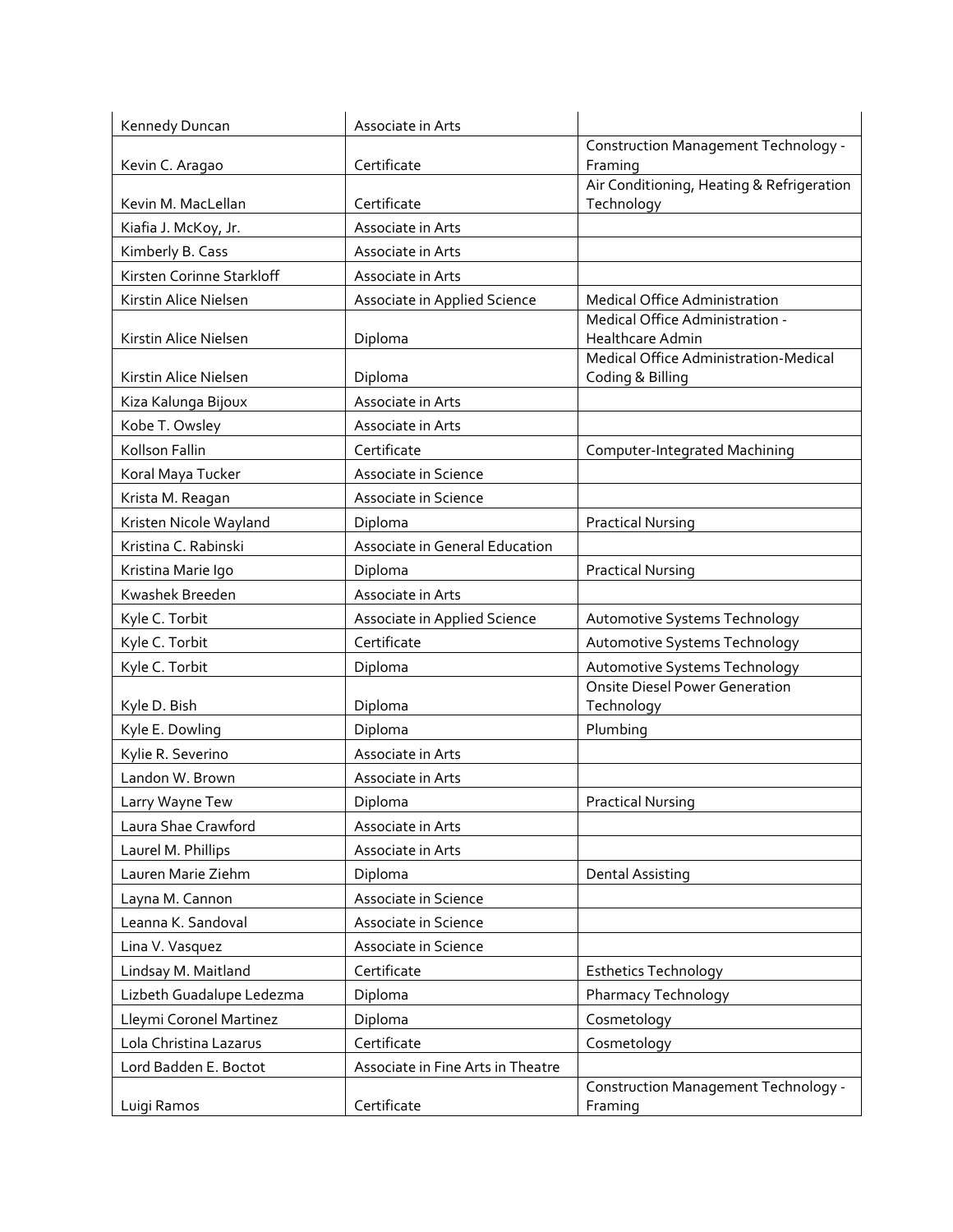| MacKenna Grace Jones           | Diploma                        | <b>Dental Assisting</b>                                 |
|--------------------------------|--------------------------------|---------------------------------------------------------|
| MacKenzie Lyn Liles            | Associate in Arts              |                                                         |
| Madeline J. Hess               | Associate in Arts              |                                                         |
| Madeline P. Hillenbrand        | Diploma                        | Pharmacy Technology                                     |
| <b>Madison Nicole Owens</b>    | Associate in Science           |                                                         |
| Madison Nicole Wimbish         | Associate in Science           |                                                         |
| Madison T. Howard              | Associate in Applied Science   | Early Childhood Education-Career Track                  |
| Madison T. Howard              | Certificate                    | Early Childhood Education-<br>Infant/Toddler Care       |
| Madison T. Howard              | Certificate                    | Early Childhood Education-Preschool                     |
| Madonna M. Messana             | Certificate                    | Cosmetology                                             |
| Maile E. Richardson            | Associate in Arts              |                                                         |
| Marco A. Guerra                | Certificate                    | Film and Video Production Technology                    |
| Maria C. Hudson                | Associate in Arts              |                                                         |
| Maria F. Congema               | Diploma                        | <b>Dental Assisting</b>                                 |
| Maria G. Mandujano             | Diploma                        | <b>Dental Assisting</b>                                 |
| Maria Isabel Bautista          | Associate in Arts              |                                                         |
| Maria Margaret Fabiano         | Associate in Arts              |                                                         |
| Maria Margaret Fabiano         | Associate in General Education |                                                         |
| Mariah G. Mercado              | Associate in Arts              |                                                         |
| Mariah S. Steiger              | Diploma                        | <b>Practical Nursing</b>                                |
| <b>Marisol Gasca</b>           | Associate in Science           |                                                         |
| Marissa E. Dilworth            | Associate in Applied Science   | Interior Design                                         |
| Mary C. Franks                 | Certificate                    | Early Childhood Education-<br>Infant/Toddler Care       |
| Mason W. Hedge                 | Associate in Arts              |                                                         |
| Matthew A. Stewart             | Certificate                    | Construction Management Technology -<br>Framing         |
| Maxwell D. Tarrant             | Associate in Science           |                                                         |
| Mayra Jessica Santiago Velasco | Associate in Science           |                                                         |
| McKayla Claire Lawson          | Associate in Arts              |                                                         |
| Megan E. Kszaszcz              | Associate in Arts              |                                                         |
| Megan McKechnie Croft          | Associate in Science           |                                                         |
| Megan Riley Erne               | Associate in Arts              |                                                         |
| Meghan J. Digby                | Diploma                        | <b>Practical Nursing</b>                                |
| Melissa M. Rivenbark           | Certificate                    | Computer-Integrated Machining                           |
| Melissa Renae Gavre            | Diploma                        | <b>Practical Nursing</b>                                |
| Michael H. Stubbings           | Certificate                    | Air Conditioning, Heating & Refrigeration<br>Technology |
| Michael H. Stubbings           | Diploma                        | Air Conditioning, Heating & Refrigeration<br>Technology |
| Michael Scott Buskill          | Associate in Arts              |                                                         |
| Michael Vincent Schuler        | Associate in Arts              |                                                         |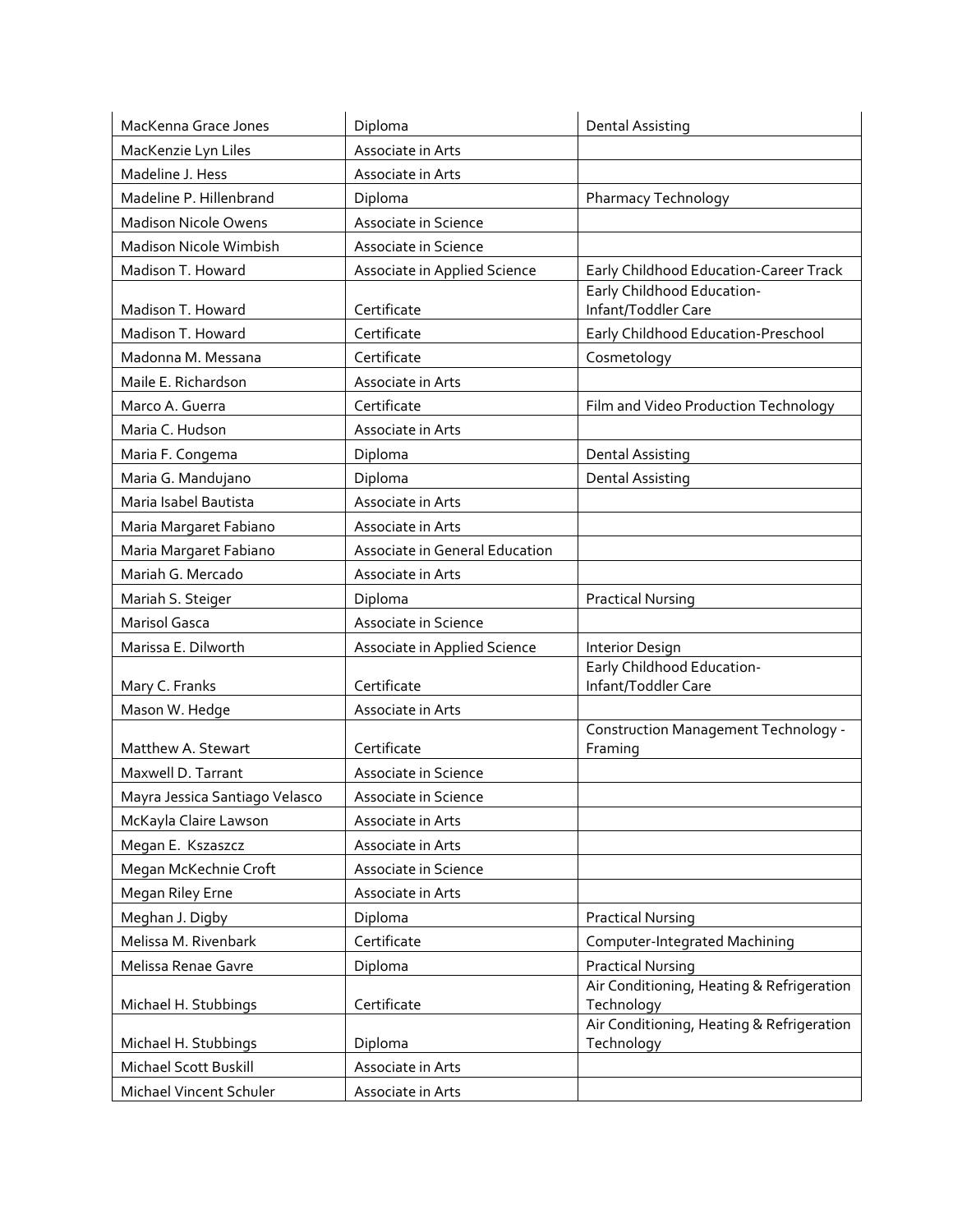| Michaela Ava Catherine         |                                |                                                                 |
|--------------------------------|--------------------------------|-----------------------------------------------------------------|
| Messenger                      | Associate in Arts              |                                                                 |
| Michaela L. Smith              | Associate in Arts              |                                                                 |
| Michelle Bain Padgett          | Diploma                        | <b>Practical Nursing</b>                                        |
| Miranda C. Rhew                | Associate in General Education |                                                                 |
| Montana D. York                | Diploma                        | Pharmacy Technology                                             |
| Morgan Elyse Gravila           | Associate in Arts              |                                                                 |
| My H. Nguyen                   | Associate in Arts              |                                                                 |
| Mya Elizabeth Klein            | Associate in Arts              |                                                                 |
| Nabiha J. Shehadeh             | Certificate                    | Early Childhood Education-Preschool                             |
| Natalie M. Potter              | Associate in Science           |                                                                 |
| Nathaniel T. Nugent            | Diploma                        | Diesel and Heavy Equipment Technology                           |
| Nathaniel T. Nugent            | Diploma                        | Onsite Diesel Power Generation<br>Technology                    |
| Nicholas B. Meeks              | Associate in Science           |                                                                 |
| Nicholas F. Hudson             | Certificate                    | Air Conditioning, Heating & Refrigeration<br>Technology         |
| Nicholas Kent Wilkinson        | Associate in Arts              |                                                                 |
| Nickolas S. Huffman            | Associate in Applied Science   | Film and Video Production Technology                            |
| Nickolas S. Huffman            | Diploma                        | Film and Video Production Technology                            |
| Nickolas W. Serkedakis         | Certificate                    | Carpentry                                                       |
| Nicole R. Kronengold           | Associate in Applied Science   | <b>Information Technology</b>                                   |
| Noah A. Conway                 | Associate in Arts              |                                                                 |
| Noah H. Sealey                 | Diploma                        | Electrical System Technology                                    |
| Nolan W. Jewell                | Associate in Science           |                                                                 |
| Olivia B. Propps               | Certificate                    | <b>Construction Management Technology</b><br>Project Management |
| Olivia C. Clossick             | Associate in Science           |                                                                 |
| Olivia M. Smith                | Associate in Science           |                                                                 |
| Orion A. Swank                 | Associate in Science           |                                                                 |
| Pablo Junior Hernandez Sanchez | Diploma                        | Carpentry                                                       |
| Patrick B. Creech              | Associate in Arts              |                                                                 |
|                                |                                |                                                                 |
| Philip Vizzini                 | Associate in General Education |                                                                 |
| Philip Vizzini                 | Associate in Applied Science   | Marine Technology                                               |
| Phyllis J. Henderson           | Diploma                        | Accounting and Finance                                          |
| Preston T. Knepper             | Associate in Science           |                                                                 |
| Pryce Christians Dickens       | Associate in Arts              |                                                                 |
| Rachel A. Murphree             | Associate in Applied Science   | Occupational Therapy Assistant                                  |
| Rachel Denney                  | Diploma                        | <b>Practical Nursing</b>                                        |
| Raechelle H. Eller             | Associate in Arts              |                                                                 |
| Raevin N. Mahaney              | Certificate                    | Early Childhood Education-Preschool                             |
| Raina Christiana Mondelli      | Associate in Arts              |                                                                 |
| Raina Jade Walmer              | Associate in Arts              |                                                                 |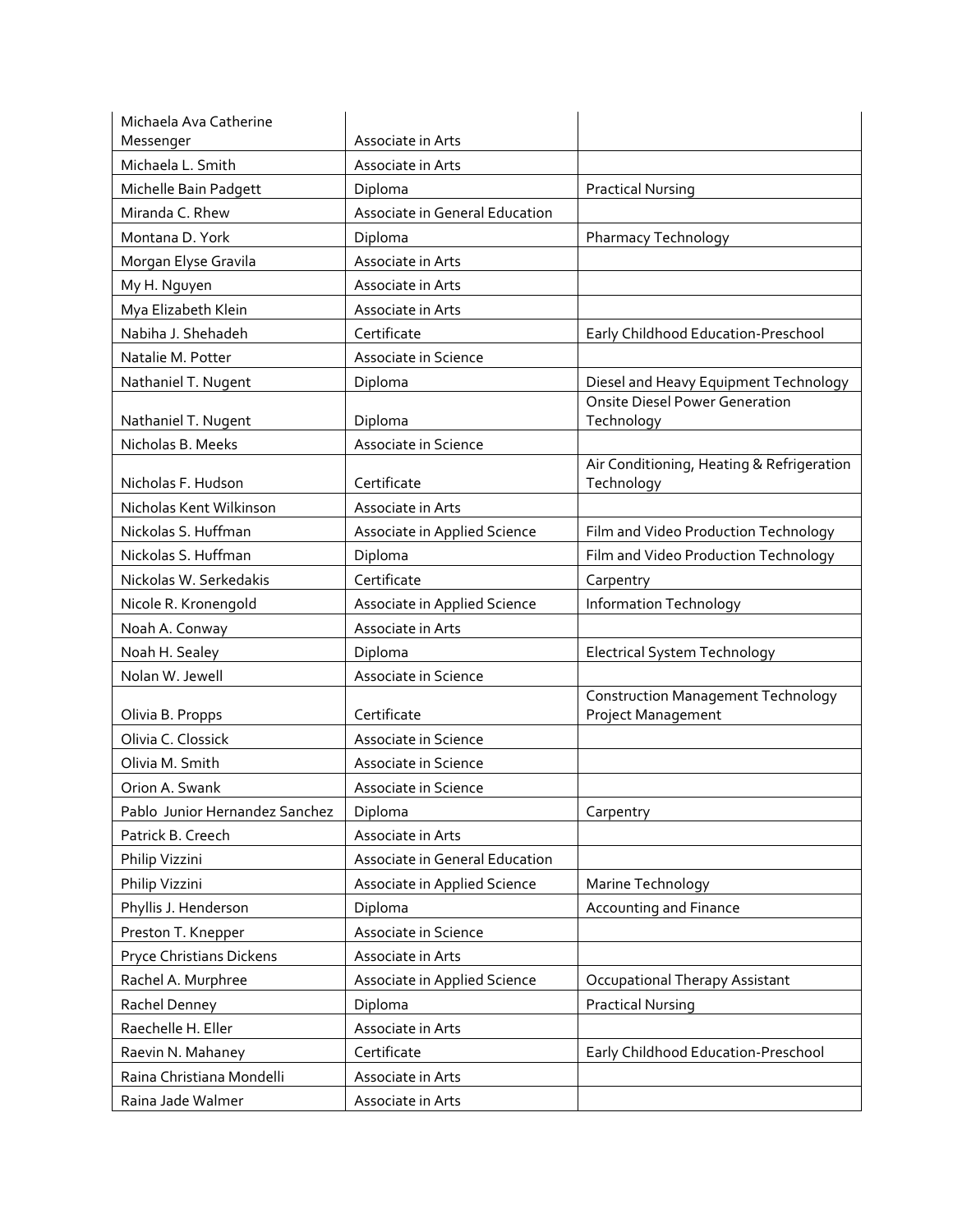| Raven Johanna Munoz           | Associate in Science           |                                                           |
|-------------------------------|--------------------------------|-----------------------------------------------------------|
| Rebecca A. Gaze               | Associate in Arts              |                                                           |
| Rebecca Estevan               | Associate in Science           |                                                           |
| Rebecca L. Beasley            | Associate in Applied Science   | Veterinary Medical Technology                             |
| Rebecca L. Skeen              | Diploma                        | <b>Dental Assisting</b>                                   |
| Rebecca Lane Frye             | Associate in Arts              |                                                           |
| Rebecca May Sixby             | Associate in Science           |                                                           |
| Regina T. Fanning             | Diploma                        | <b>Medical Assisting</b>                                  |
| Rheannon C. Smith             | Associate in Applied Science   | Community Spanish Interpreter                             |
| Robert Coleman Williams       | Diploma                        | <b>Automotive Customizing Technology</b>                  |
| Robert Joseph Gripshover, Jr. | Associate in Science           |                                                           |
| Robert T. Niven               | Associate in Engineering       |                                                           |
| Roland Fernando Osorio        | Diploma                        | <b>Dental Assisting</b>                                   |
| Rorrie A. Spengler            | Associate in Science           |                                                           |
| Ryan F. Tatum                 | Associate in Arts              |                                                           |
| Sabrina Uzunova Karras        | Associate in Science           |                                                           |
| Samantha L. Spicer            | Diploma                        | <b>Practical Nursing</b>                                  |
| Samantha Nicole Jackson       | Associate in Applied Science   | Information Technology                                    |
| Samuel J. Rooker              | Associate in Arts              |                                                           |
| Sandy N. Griffin              | Diploma                        | Air Conditioning, Heating & Refrigeration<br>Technology   |
| Sara Dot Michelle Patterson   | Associate in Arts              |                                                           |
| Sarah B. Murrill              | Associate in Science           |                                                           |
| Sarah E. Close                | Associate in Applied Science   | <b>Veterinary Medical Technology</b>                      |
| Sarah J. McCallop             | Diploma                        | Medical Office Administration-Medical<br>Coding & Billing |
| Sarah Lillian Ruddell         | Associate in Arts              |                                                           |
| Sarah Zachary Herring         | Diploma                        | <b>Practical Nursing</b>                                  |
| Saraya Ann Wallace            | Associate in Arts              |                                                           |
| Savannah L. Turner            | Associate in Arts              |                                                           |
| Schae A. Buckhout             | Diploma                        | <b>Practical Nursing</b>                                  |
| Scott A. Smith                | Diploma                        | Air Conditioning, Heating & Refrigeration<br>Technology   |
| Sean Stuart Giggey            | Associate in Arts              |                                                           |
| Sela Q. Caskenette            | Associate in Science           |                                                           |
| Shakiyla D. Bryant            | Certificate                    | Cosmetology                                               |
| Shania T. Walker              | Certificate                    | <b>Esthetics Technology</b>                               |
| Shaniqua Y. Marshall          | Associate in General Education |                                                           |
| Shaun M. Mc Kinley            | Diploma                        | <b>Electrical System Technology</b>                       |
| Shauna Marie Terpenning       | Associate in General Education |                                                           |
| Shawn A. Ward                 | Associate in Applied Science   | Fire Protection Technology                                |
| Sheila M. Lewis               | Certificate                    | Cosmetology                                               |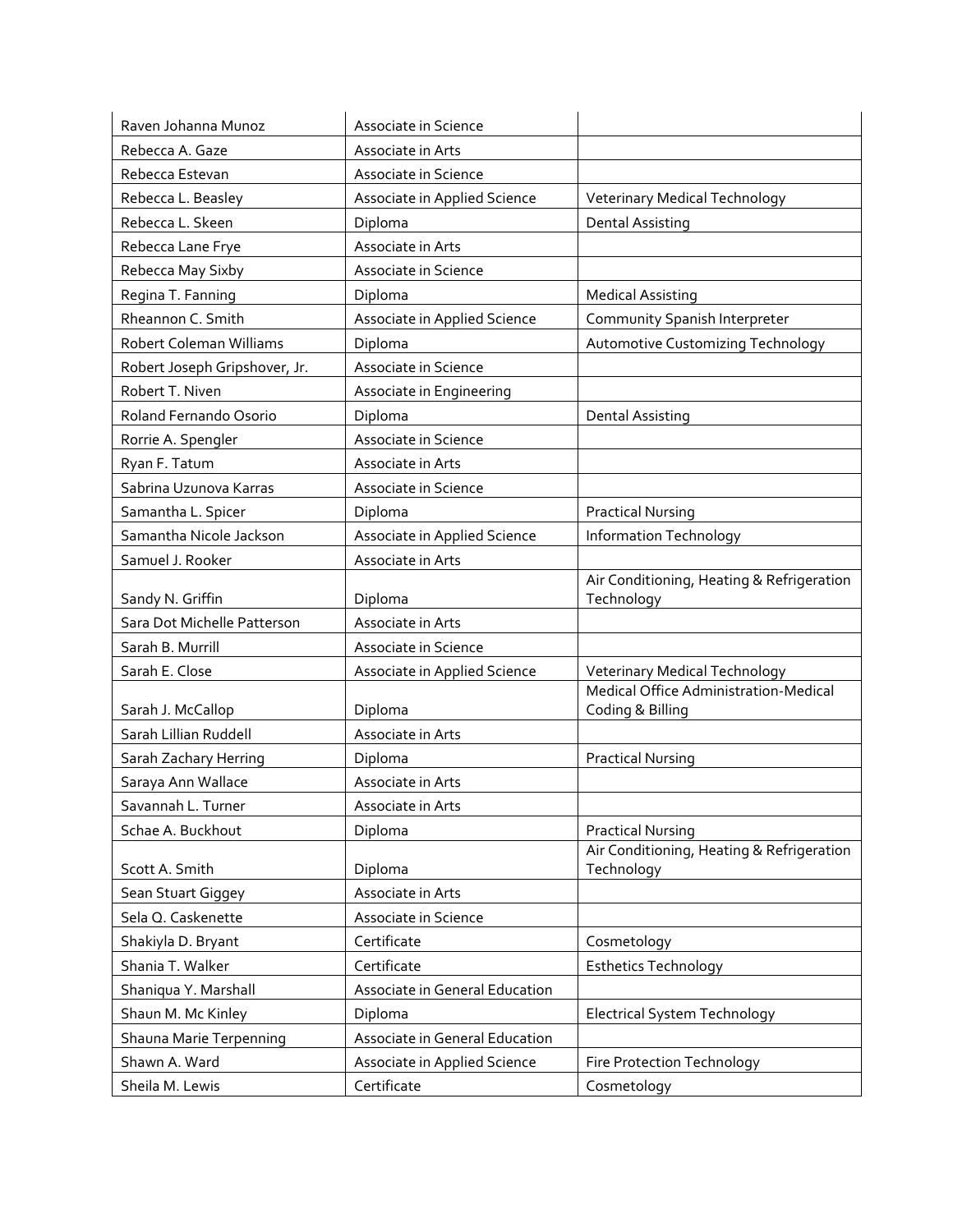| Shiloh R. Autry             | Associate in Applied Science   | Paralegal Technology                                    |
|-----------------------------|--------------------------------|---------------------------------------------------------|
| Silvia Patricia Diaz King   | Associate in Arts              |                                                         |
| Skyelar Kathryn Chancellor- |                                |                                                         |
| Thigpin                     | Associate in Arts              |                                                         |
| Skyler A. Avery             | Associate in Applied Science   | <b>Veterinary Medical Technology</b>                    |
| Sofia Daniella Dipaolo      | Associate in Applied Science   | <b>Veterinary Medical Technology</b>                    |
| Sophia Exinia               | Associate in Arts              |                                                         |
| Stacey J. Bridges           | Associate in Applied Science   | Occupational Therapy Assistant                          |
| Stephanie A. O'Driscoll     | Associate in Arts              |                                                         |
|                             |                                | <b>Collision Repair and Refinishing</b>                 |
| Stephen A. Erb              | Diploma                        | Technology                                              |
| Steve B. Baldwin            | Associate in Science           |                                                         |
| Steven D. Zimbrich          | Associate in Science           |                                                         |
| Steven R. Ravas             | Diploma                        | Air Conditioning, Heating & Refrigeration<br>Technology |
| Summer M. Collins           | Certificate                    | <b>Esthetics Technology</b>                             |
| Sydney H. Watkins           | Diploma                        | <b>Practical Nursing</b>                                |
| Sydney I. Pickell           | Certificate                    | Cosmetology                                             |
| Sydney K. Leach             | Associate in Arts              |                                                         |
| Sydney T. Smith Martin      | Associate in Arts              |                                                         |
| Taleeyah B. Perry           | Associate in Arts              |                                                         |
| Talor N. Beddingfield       | Associate in General Education |                                                         |
|                             |                                |                                                         |
| Tammy Eller Maddox          | Diploma                        | <b>Practical Nursing</b>                                |
| Tanaeja Currie              | Associate in Applied Science   | <b>Baking and Pastry Arts</b>                           |
| Tara B. Outlaw              | Certificate                    | Cosmetology                                             |
| Tariq Moya                  | Associate in General Education |                                                         |
| Tariq Moya                  | Associate in Applied Science   | Marine Technology                                       |
| Tayla D. Grimstead          | Associate in Arts              |                                                         |
| Taylor B. Upright           | Associate in Arts              |                                                         |
| Taylor M. Kinlaw            | Associate in General Education |                                                         |
| Tea L. Harper               | Associate in Arts              |                                                         |
| Teigan Haley Deluca         | Diploma                        | <b>Dental Assisting</b>                                 |
|                             |                                | Medical Office Administration-Medical                   |
| Teleda Y. Whaley            | Diploma                        | Coding & Billing                                        |
| Teresa C. Parada            | Diploma                        | Cosmetology                                             |
| Tessa M. Meisoll            | Associate in Applied Science   | Medical Office Administration                           |
| Tessa M. Meisoll            | Diploma                        | Medical Office Administration -<br>Healthcare Admin     |
| Therese Gabrielle Urquhart  | Diploma                        | <b>Practical Nursing</b>                                |
| Thomas H. Campbell          | Diploma                        | Welding Technology                                      |
|                             |                                | Air Conditioning, Heating & Refrigeration               |
| Thomas Joseph Schermerhorn  | Diploma                        | Technology                                              |
| Thomas L. Willer            | Associate in Science           |                                                         |